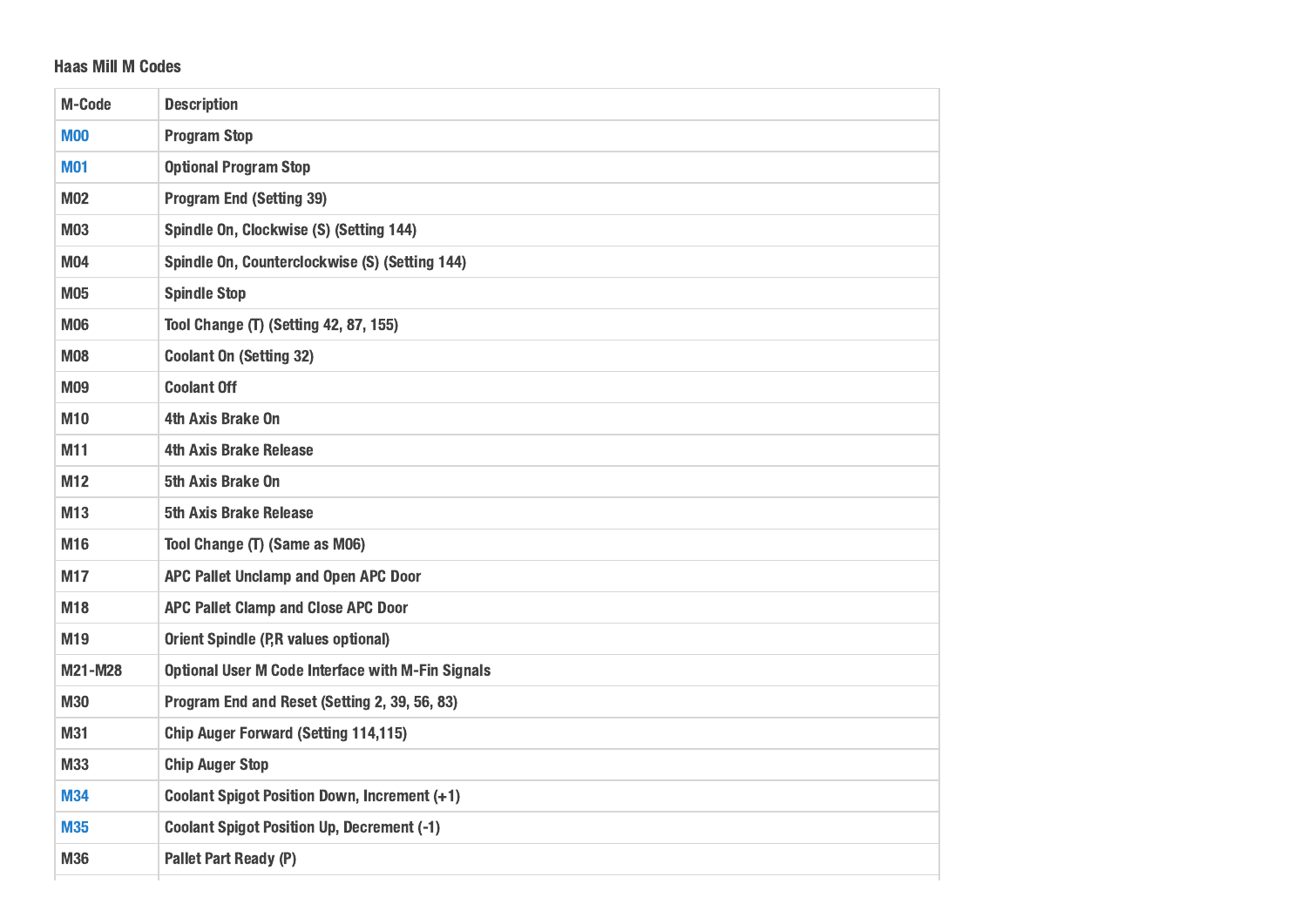| M39        | Rotate Tool Turret (T#) (Setting 86)              |
|------------|---------------------------------------------------|
| M41        | <b>Spindle Low Gear Override</b>                  |
| M42        | <b>Spindle High Gear Override</b>                 |
| <b>M50</b> | Execute Pallet Change (P) (Setting 121 thru, 129) |
| M51-M58    | <b>Optional User M Code Set</b>                   |
| M59        | <b>Output Relay Set (N)</b>                       |
| M61-M68    | <b>Optional User M Code Clear</b>                 |
| M69        | <b>Output Relay Clear (N)</b>                     |
| M75        | Set G35 or G136 Reference Point                   |
| <b>M76</b> | <b>Control Display Inactive</b>                   |
| <b>M77</b> | <b>Control Display Active</b>                     |
| <b>M78</b> | <b>Alarm if Skip Signal Found</b>                 |
| M79        | <b>Alarm if Skip Signal Not Found</b>             |
| <b>M80</b> | <b>Automatic Door Open (Setting 131)</b>          |
| <b>M81</b> | <b>Automatic Door Close (Setting 131)</b>         |
| <b>M82</b> | <b>Tool Unclamp</b>                               |
| <b>M83</b> | <b>Auto Air Jet On</b>                            |
| <b>M84</b> | <b>Auto Air Jet Off</b>                           |
| <b>M86</b> | <b>Tool Clamp</b>                                 |
| <b>M88</b> | <b>Coolant Through the Spindle On</b>             |
| <b>M89</b> | <b>Coolant Through the Spindle Off</b>            |
| <b>M93</b> | Axis POS Capture Start (P, Q)                     |
| M94        | <b>Axis POS Capture Stop</b>                      |
| <b>M95</b> | <b>Sleep Mode</b>                                 |
| M96        | Jump if No Input (P, Q)                           |
| M97        | Local Sub-Program Call (P, L)                     |
| <b>M98</b> | Sub Program Call (P, L)                           |